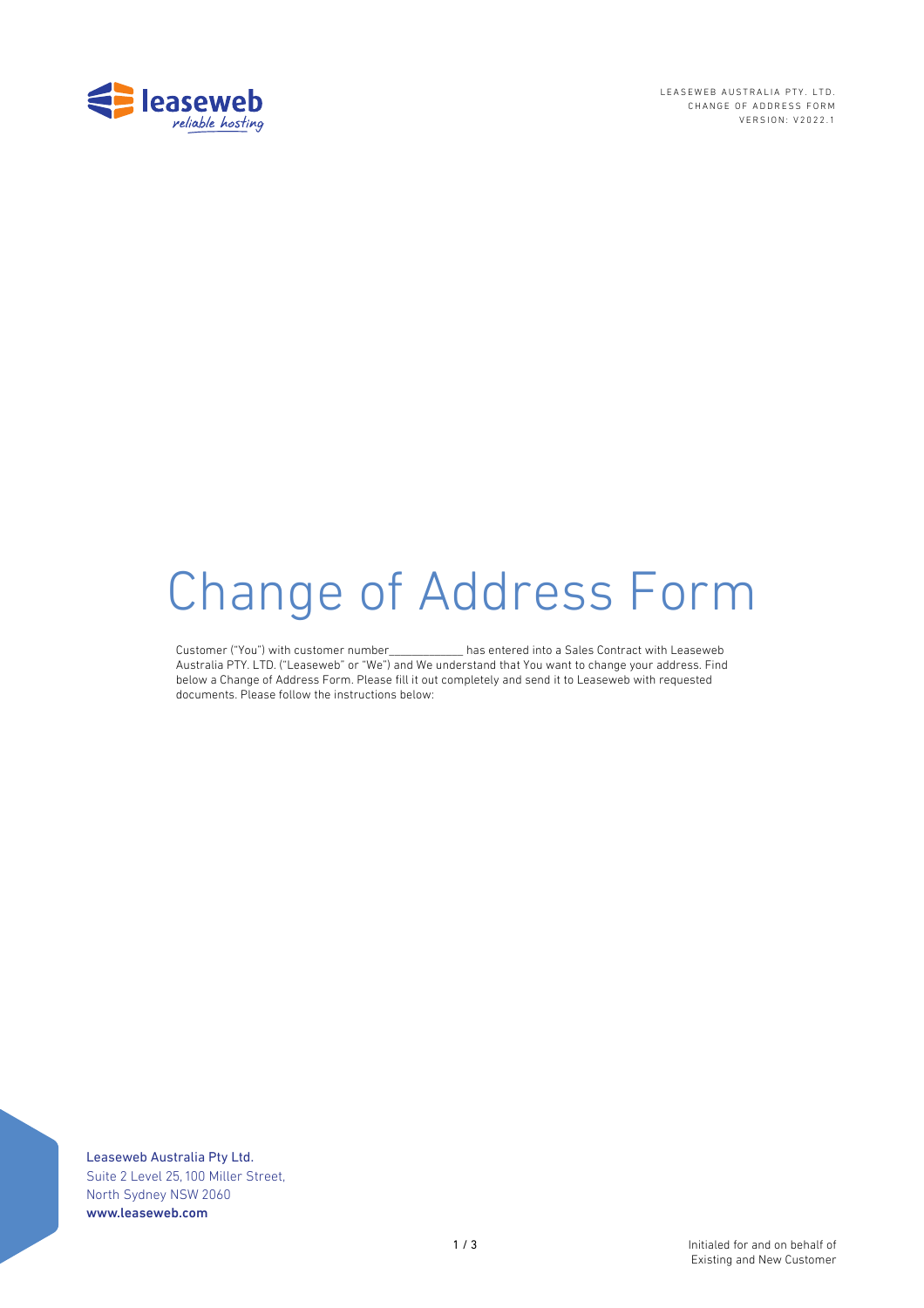

# Current Address Details

| Business name                |  |
|------------------------------|--|
| Leaseweb Customer number     |  |
| Business registration number |  |
| Registered Address           |  |
| Visiting Address             |  |

# New Address Details

| this is the representative with power to sign a                                                                                                                     | First name                                                                                                                                                                                                                           |
|---------------------------------------------------------------------------------------------------------------------------------------------------------------------|--------------------------------------------------------------------------------------------------------------------------------------------------------------------------------------------------------------------------------------|
| Contract and to commit the company to a<br>binding Contract, which is publicly available                                                                            | Last name <u>experience and the series of the series of the series of the series of the series of the series of the series of the series of the series of the series of the series of the series of the series of the series of </u> |
| e.g. company registry.<br>**Please use a generic email address for<br>purpose of avoiding risk of personal data use<br>whereby Leaseweb pursues privacy by default. |                                                                                                                                                                                                                                      |
|                                                                                                                                                                     |                                                                                                                                                                                                                                      |
|                                                                                                                                                                     |                                                                                                                                                                                                                                      |

## Terms and conditions:

## APPLICABLE CONTRACT DOCUMENTATIONS

**1.1.** Customer is aware that Leaseweb applies Sales Terms and Conditions, which Sales Terms and Conditions include provisions to ensure compliance with the General Data Protection Regulation, and Policies with respect to the use of its Services and that such are applicable to – and part of - the Sales Contract. Customer is further aware that the scope and nature of the services offered by Leaseweb are set forth in the Services Specifications, that the performance parameters or service levels with respect to the services offered by Leaseweb are set forth in the Support and Service Levels; and that such are applicable to -and part of- the Sales Contract.

Leaseweb Australia Pty Ltd. Suite 2 Level 25, 100 Miller Street, North Sydney NSW 2060 www.leaseweb.com